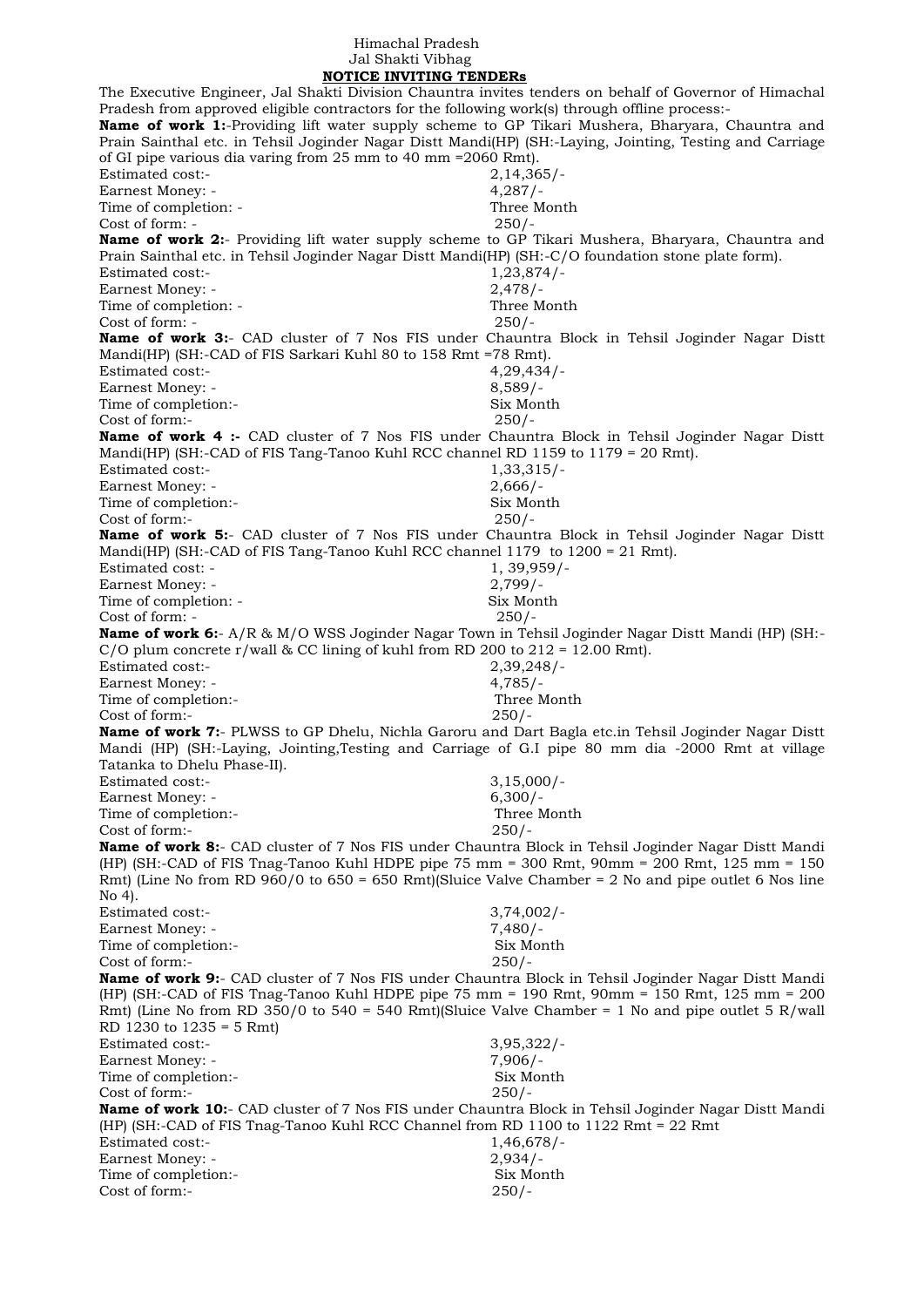**Name of work 11:**- CAD cluster of 7 Nos FIS under Chauntra Block in Tehsil Joginder Nagar Distt Mandi (HP) (SH:-CAD of Sarkari Kuhl HDPE pipe 75 mm = 600 Rmt, 110mm = 150 Rmt, 140 mm = 100 Rmt) &  $160 \text{ mm}$  = 200Rmt) (Line No 6 RD from 2985/0 to 1050 = 1050 Rmt) pipe outlet 8 Nos line No 5) Estimated cost:- 4,97,891/- Earnest Money: - 9,958/-Time of completion:- Six Month Cost of form:- 250/- **Name of work 12:**- Restoration of rain damages WSS Har Dhar Batt Dhar in Tehsil Joginder Nagar Distt Mandi (HP) (SH:-Relaying, Jointing and testing of G/Main 80 mm dia) Estimated cost:- 4,91,200/- Earnest Money: - 9,824/-Time of completion:- Three Month Cost of form:- 250/- **Name of work 13:**- PWSS to GP Gumma and Kadhar in Tehsil Joginder Nagar Distt Mandi (HP) (SH:- Laying, Jointing , testing and Carriage of GI pipe 40 mm & 50 mm = 1500 Rmt) Phase-II) Estimated cost:- 2,22,916/- Earnest Money: - 4,458/-Time of completion:- Three Month Cost of form:- 250/- **Name of work 14:**-Working estimate of balance work for lift water supply schme to PC habitation of GP Bihun and Nauhali along with house hold connection in Tehsil Joginder Nagar Distt Mandi (HP) (SH:- Laying, Jointing , Carriage and testing of GI pipe 40 mm dia from K3 & K4 & 25 mm K4 to K5) Estimated cost:- 1,06,691/- Earnest Money: - 2,134/-Time of completion:- Three Month Cost of form:- 250/- **Name of work 15:**-PLWSS to GP Buhla Bharyara, Pipli, Darubal & Drahal in Tehsil Joginder Nagar Distt Mandi (HP) (SH:-Laying, Jointing , Carriage and testing of GI pipe 32 mm dia from G3 & G6, G9 to G11 & 25 mm dia from G to G7 & 20 mm dia from G to G8 ,G9 to G10) Estimated cost:- 2,07,153/- Earnest Money: - 4,143/-Time of completion:- Three Month Cost of form:- 250/- **Name of work 16:**-PLWSS to GP Buhla Bharyara, Pipli, Darubal & Drahal in Tehsil Joginder Nagar Distt Mandi (HP) (SH:-Laying, Jointing , Carriage and testing of GI pipe 40 mm dia from T3 & T4 & 32 mm dia from T to T1, T1 to T2 & 25 mm dia from S7 to S8 to S9 & 20 mm dia from T1 to T3). Estimated cost:- 1,82,082/- Earnest Money: - 3,642/-Time of completion:- Three Month Cost of form:- 250/- **Name of work 17:**-PLWSS to GP Buhla Bharyara, Pipli, Darubal & Drahal in Tehsil Joginder Nagar Distt Mandi (HP) (SH:-Laying, Jointing , Carriage and testing of GI pipe 40 mm dia from S & S7 & 32 mm dia from S to S1, & 25 mm dia from S1 to S2 to S6 & 20 mm dia from S to S3, S3 to S4). Estimated cost:- 2,06,202/- Earnest Money: - 4,124/-Time of completion:- Three Month Cost of form:- 250/- **Name of work 18:**-Providing permanent sewerage scheme to Joginder Nagar Town (Network connectivity house to house sewer connection) in Tehsil Joginder Nagar Distt Mandi (HP) (SH:-Laying, Jointing , testing and Carriage of DI pipe in variouswards of MC Joginder Nagar Town) (Job-5). Estimated cost:- 4,81,999.31/- Earnest Money: - 9,644/-Time of completion:- One Month Cost of form:- 250/- **Name of work 19:**-PLWSS to GP Buhla Bharyara, Pipli, Darubal & Drahal in Tehsil Joginder Nagar Distt Mandi (HP) (SH:-Laying, Jointing , Carriage and testing of GI pipe 40 mm dia from M to M1, & 32 mm dia from M1 to M2, M2 to M3 & 25 mm dia from M3 to M4 & 20 mm dia from E2 to E3 , E2 to E5, E to E6). Estimated cost:- 1,77,634/- Earnest Money: - 3,553/-Time of completion:- Three Month Cost of form:- 250/- **Name of work 20:**-PLWSS to GP Buhla Bharyara, Pipli, Darubal & Drahal in Tehsil Joginder Nagar Distt Mandi (HP) (SH:-Laying, Jointing , Carriage and testing of GI pipe 40 mm dia from K12 to K13 & 25mm dia from K12, K to K14, K6 to K15). Estimated cost:- 1,76,781/-Earnest Money: - 3,536/-Time of completion:- Three Month Cost of form:- 250/-